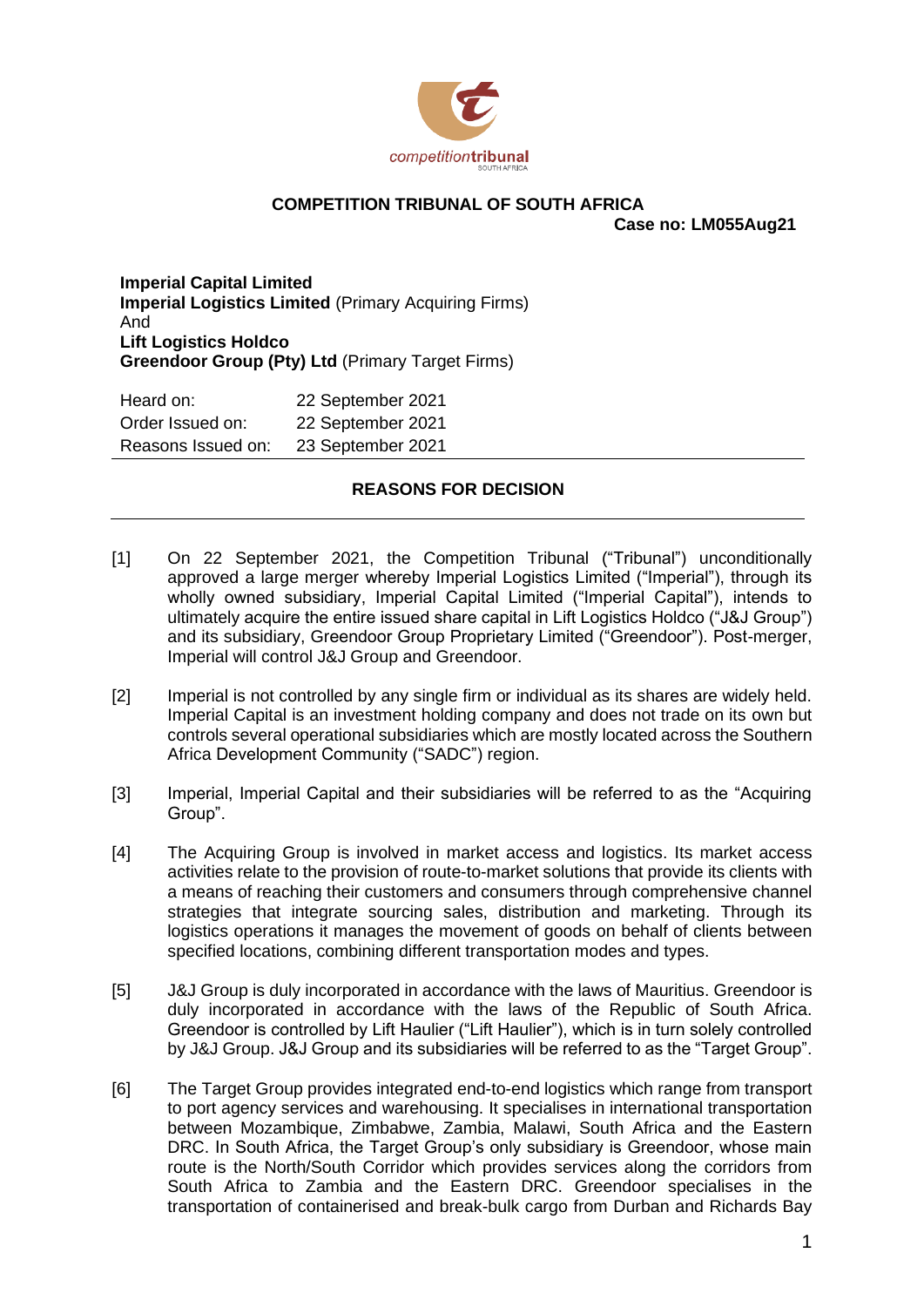in South Africa to Zimbabwe, Zambia and the Katanga Province of the DRC (and vice versa).

#### **Competition assessment**

- [7] The Competition Commission ("Commission") assessed the merging parties' activities and found that their transportation activities have, at best, a notional horizontal overlap based on the general type of services they offer (which are largely offered through haulage trucks and associated logistic services) albeit dissimilar areas of focus. For instance, while both the merging parties offer cross-border transportation services, the Acquiring Group primarily focuses on logistics services to automotive, chemical, healthcare fastmoving consumer goods ("FMCG") and fuel companies' customers, while the Target Group focuses on the transportation of mainly mineral ores between South Africa and its neighbouring SADC countries.
- [8] The Commission further found that the differences in the line of products that the parties haul (FMCG as opposed to mineral ores) extend to the types of trailers each utilises to haul the products. The haulage of FMCG requires reefers or refrigerated trailers whereas mineral ores require flat-bed trailers. The Acquiring Group utilises reefers or refrigerated trailers to transport FMCG and healthcare and the Target Group utilises fled-bed trailers to transport mineral ores. The Acquiring Group does not operate any flat-bed trucks and equally the Target Group does not operate any reefer trucks since the trailers would not be compatible with their respective lines of business.
- [9] The Commission further found that the Acquiring Group is focused more on the transportation of goods in the domestic market whilst the Target Group has no presence in the local market, largely focusing on transporting mineral ores on crossborder routes. Furthermore, the merger parties focus on different types of customers.
- [10] Competitors and customers of the merging parties raised no concerns regarding the proposed merger.
- [11] Based on the foregoing, the Commission was of the view that the proposed transaction is unlikely to lead to a substantial prevention or lessening of competition in any relevant market. We have no reason to disagree with this conclusion.

### **Public interest**

- [12] The proposed transaction raises no public interest concerns.
- [13] Regarding ownership, the proposed transaction will promote the spread of ownership by Historically Disadvantaged Persons ("HDPs"). The merging parties submitted that Public Investment Corporation ("PIC") and Ukhamba Holdings (Pty) Limited ("Ukhamba") are the registered B-BBEE shareholders of the Acquiring Group, with a collective shareholding of 19.62%. The merging parties further submitted that HDPs own an economic interest of 48.56% in the Acquiring Group and 17.58% of this is in the hands of black women. The Target Group currently does not have any B-BBEE shareholding.